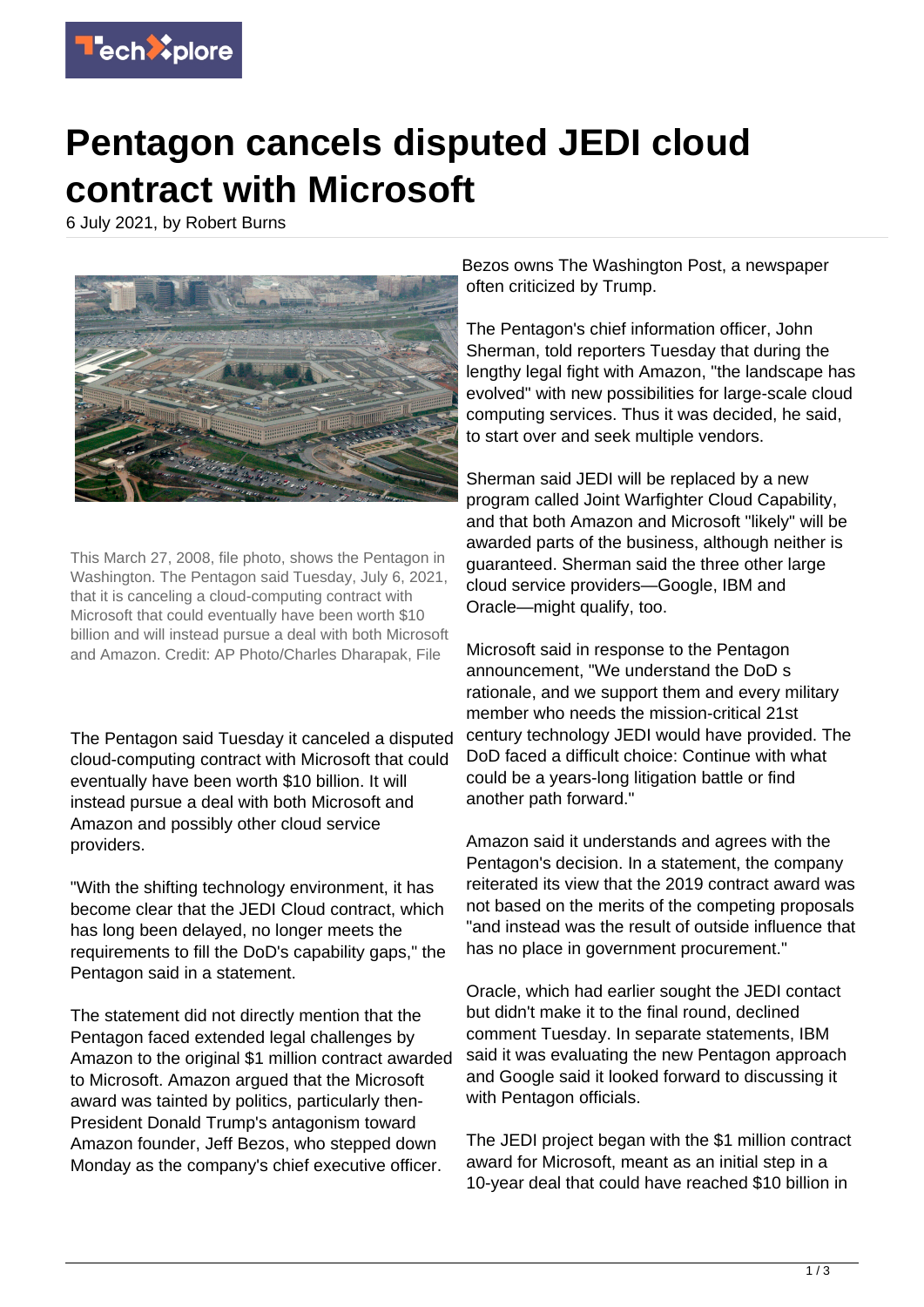

value. The project that will replace it is a five-year said the government will negotiate the amount Microsoft will be paid for having its 2019 deal terminated.

Amazon Web Services, a market leader in providing cloud computing services, had long been considered a leading candidate to run the Pentagon's Joint Enterprise Defense Infrastructure project, known as JEDI. The project was meant to store and process vast amounts of classified data, allowing the U.S. military to improve communications with soldiers on the battlefield and This material may not be published, broadcast, use artificial intelligence to speed up its war planning and fighting capabilities.

The JEDI contract became mired in legal challenges almost as soon as it was awarded to Microsoft in October 2019. The losing bidder, Amazon Web Services, went to court arguing that the Pentagon's process was flawed and unfair, including that it was improperly influenced by politics.

This year the Pentagon had been hinting that it might scrap the contract, saying in May that it felt compelled to reconsider its options after a federal judge in April rejected a Pentagon move to have key parts of Amazon's lawsuit dismissed.

The JEDI saga has been unusual for the political dimension linked to Trump. In April 2020, the Defense Department inspector general's office concluded that the contracting process was in line with legal and government purchasing standards. The inspector general found no evidence of White House interference in the contract award process, but that review also said investigators could not fully review the matter because the White House would not allow unfettered access to witnesses.

Five months later, the Pentagon reaffirmed Microsoft as winner of the contract, but work remained stalled by Amazon's legal challenge.

In its April 2020 report, the inspector general's office did not draw a conclusion about whether the Redmond, Washington-based Microsoft Corp. was

program; Sherman said no exact contract value has at whether the decision-making process was proper been set but that it will be "in the billions." Sherman and legal. It also examined allegations of unethical appropriately declared the winner. Rather, it looked behavior by Pentagon officials involved in the matter and generally determined that any ethical lapses did not influence the outcome.

> That review did not find evidence of White House pressure for the Pentagon to favor the Microsoft bid, but it also said it could not definitely determine the full extent of White House interactions with the Pentagon's decision makers.

© 2021 The Associated Press. All rights reserved. rewritten or redistributed without permission.